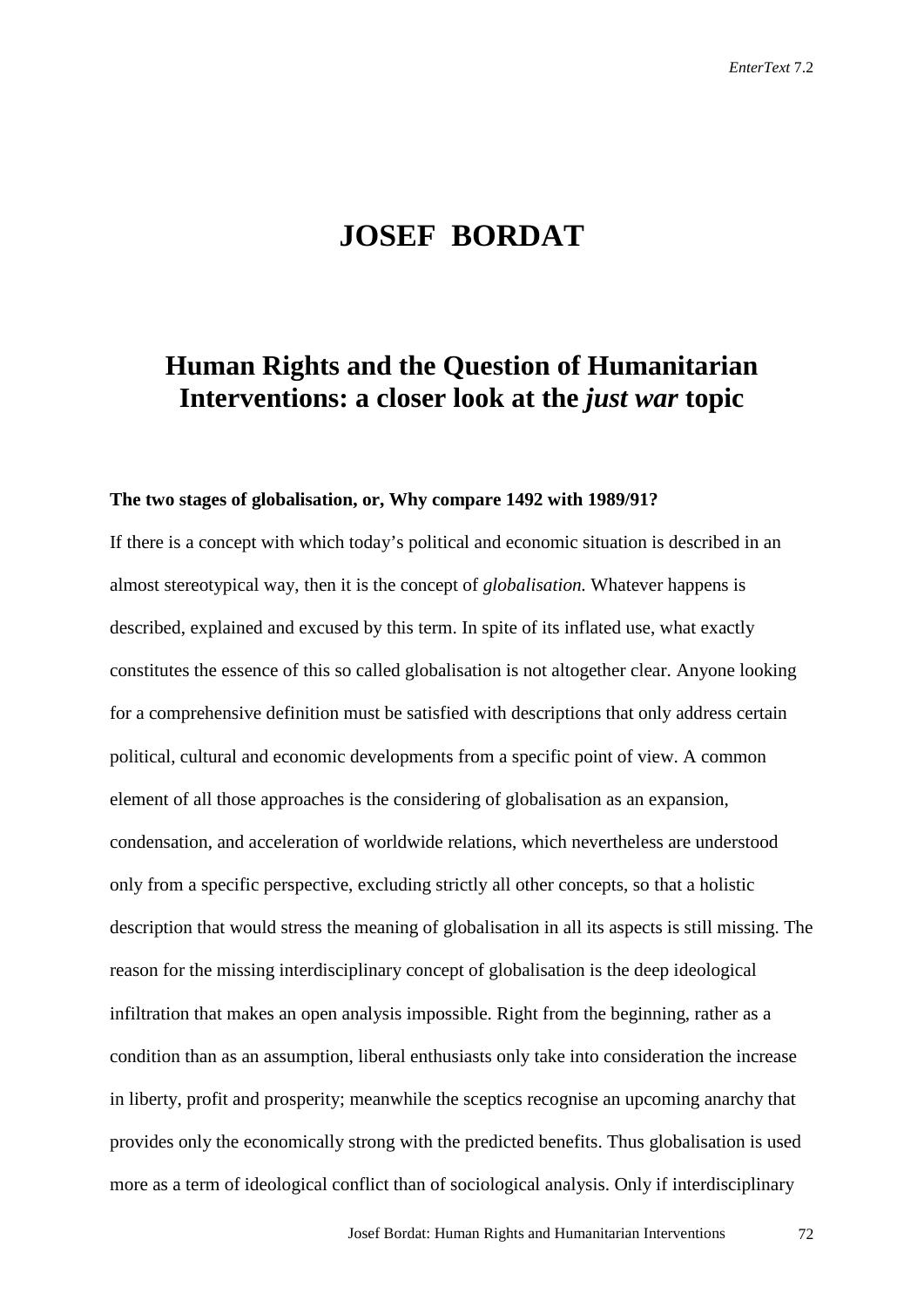understanding concerning terms and methods gets into the frame will the complete picture of the phenomenon become visible.

The question of when globalisation started is controversial. Depending on the field of research, the beginning is identified with different historical dates: the discovery of America in 1492, the opening of the Suez Canal and the completion of a railway connection from the east to the west of the USA in 1869, the expansion of European colonial activities around 1880, the entry of the USA into world politics in 1917 (during World War I), the meeting at Bretton Woods in 1943, the lunar landing in 1969, the peaceful revolution in eastern Europe in 1989, or the collapse of the bipolar world with the ending of the Soviet Union in 1991.

To me it seems justified to talk about two pushes towards globalisation: the first one at the beginning of the sixteenth century, starting with the discovery of America in 1492, and the second one in our times, initiated by the incidents in 1989 and 1991, from the breaking down of the Berlin Wall to the end of the Soviet Union. I want to support this idea with the principal change in international law that happened as a consequence of both incidents. During the first stage of globalisation, the *ius gentium* ("law of nations" within the Roman Empire) is replaced by a *ius inter gentes* ("public international law" establishing relations between independent nations), that applied the relations of the Roman empire to the discovered New World as the basis of international law, not just to that empire's own inner constitution, as before. Nowadays international law is reconstructed again by means of several new "regimes:" in economics (namely the World Trade Organization), by a planned reform of the United Nations Organization, and by reinterpretation of existing international law, due to the new challenges of the second stage of globalisation.

There are several parallels between the promotion of a new world-order at that time and today, especially concerning the concept of a "just war" (*bellum iustum*) in relation to the problem of so-called "humanitarian interventions"—as both the *Conquista* (then) and the "war on terrorism" (today) was and is considered. Then and now the major purpose of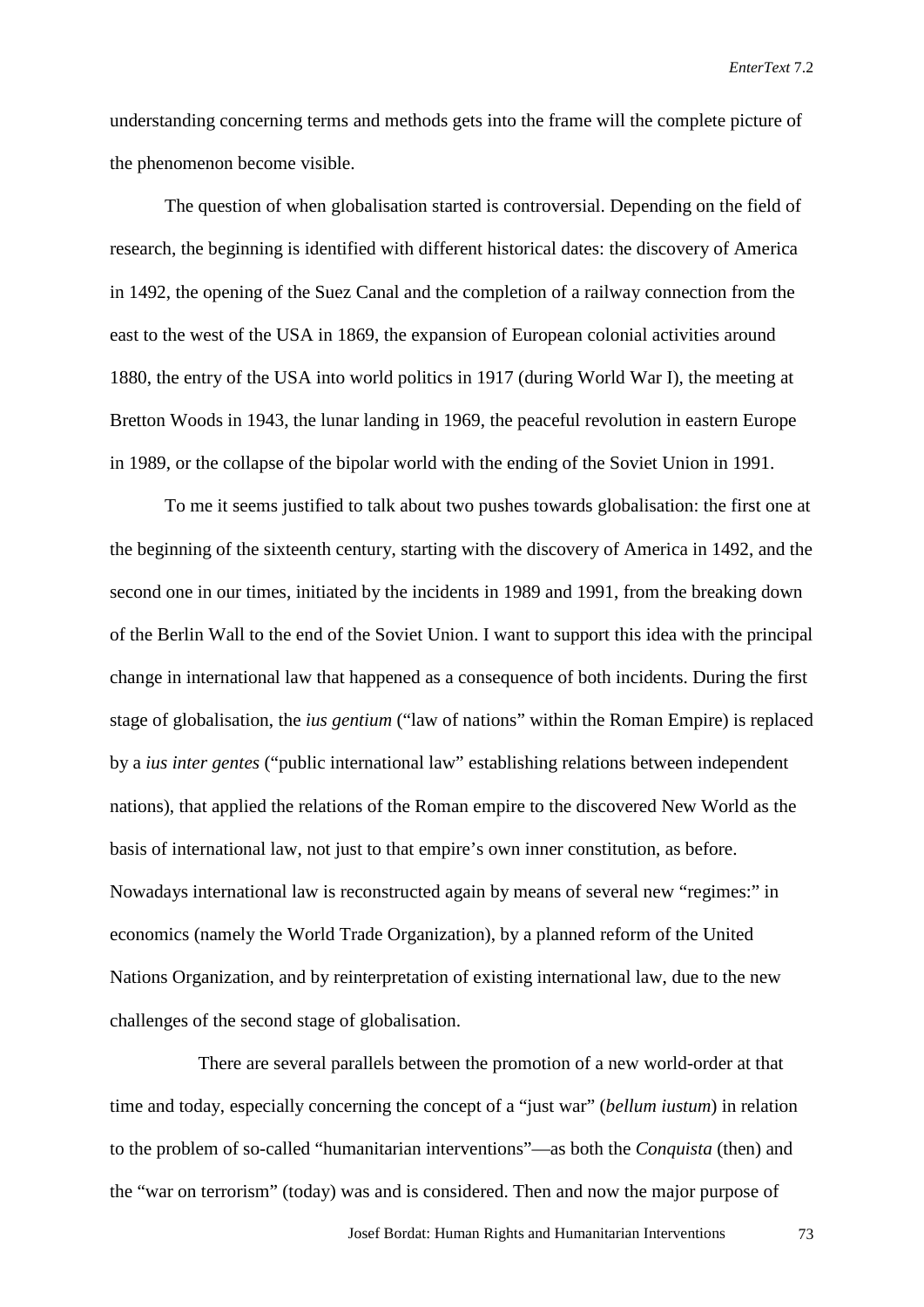humanitarian interventions is the protection of human beings from harm—at that time from religious human sacrifice and cannibalism, today from criminal regimes that rack their own people with terror, civil war, torture and oppression—once powered by a religious mission to provide Christianity by converting the people, today by a civil-religious motivation to provide human rights, freedom and democracy. But also economic and political circumstances did and do influence the decision whether or not to intervene. The articulated motives are noble, the reality banal, because intervention revolves around the economic values of the time—gold, then, and today, oil—as well as around political interests: the hegemony of the Hapsburgs historically, and today the "Pax Americana," have both attempted to support world domination, not least militarily. It seems as if wars of intervention have always had a geostrategic meaning alongside their motives of rescue, of saving human lives and of "making the world a better place."

Because of these parallels it seems interesting to analyse how the topic of *bellum iustum* was treated in the past, and what we can learn for the treatment of this topic today. This comparative analysis between concepts of war, developed in relation to the first and second stages of globalisation, offers the possibility of devising contemporary solutions, and involves a fundamental rejoinder to those who criticise humanitarian interventions for their political and economical motivation. Therefore I want to demonstrate continuous lines of argument on the topic between, on the one hand, the Spanish Baroque scholasticism around Francisco de Vitoria, Bartolomé de Las Casas and Juan Ginés de Sepúlveda, and on the other, a recent proposal developed in Ottawa by the International Commission on Intervention and State Sovereignty (ICISS). I would like to present the ICISS concept of humanitarian intervention, carried out by military action, against a background of historical analysis, to emphasise the role of justified interventions as a resistance to the harming of human rights in the world today, but also to uphold a right to resist wars of intervention that do not obey Las Casas' strict conditions taken up by the ICISS. In addition I want to point out the new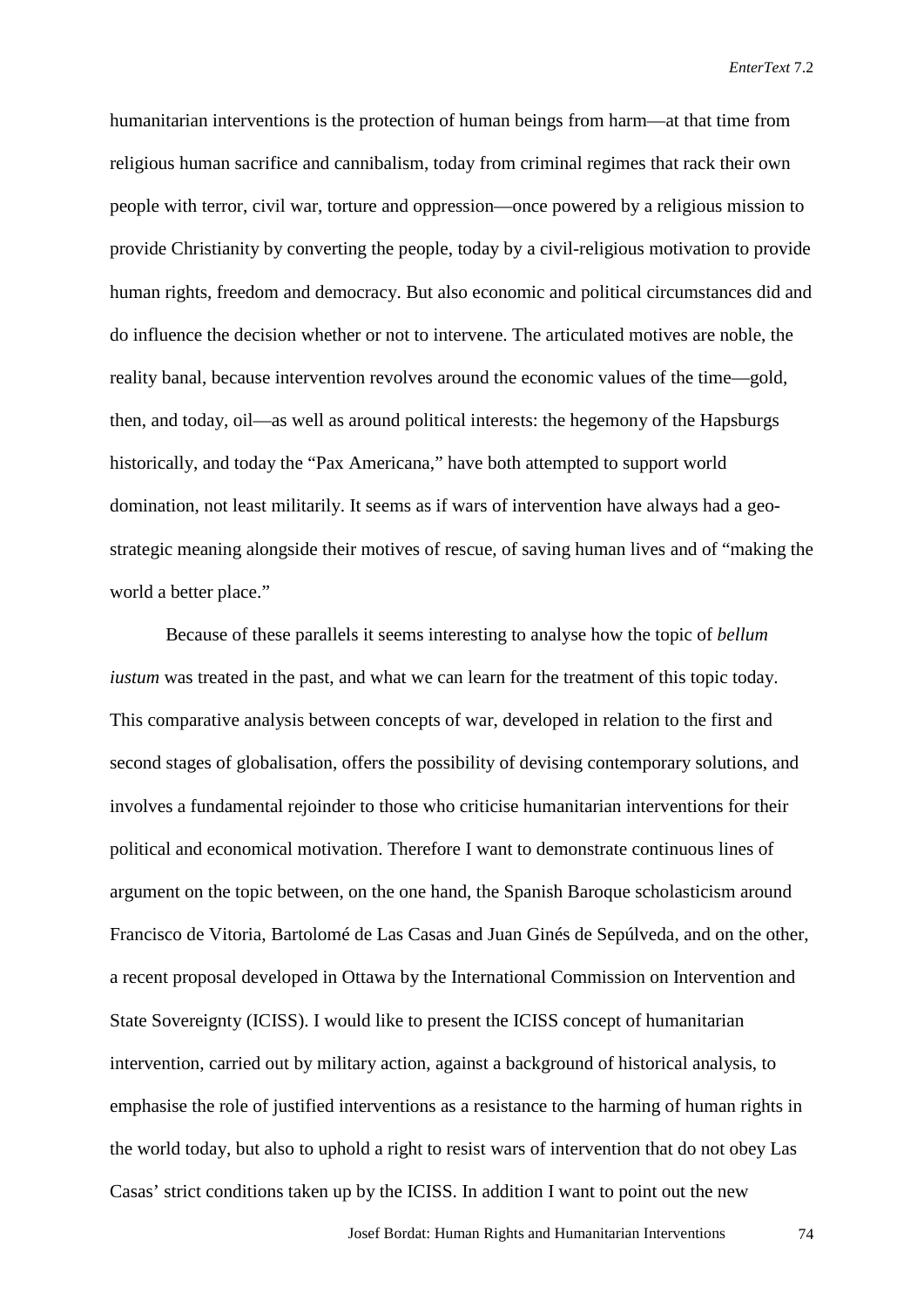approach concerning the *ius post bellum* ("legitimate post-war order"), represented by the prosecution of "crimes against humanity" according to the *Roman Statute* (1998) of the International Criminal Court (ICC).

#### **Historical understanding of** *bellum iustum*

The argument referring to the legitimacy of the *Conquista* is based on the patrician and scholastic concept of *bellum iustum*, namely on the positions of Augustine and Thomas Aquinas. Augustine reflects on the question of whether Christians may fight in a war or not. He comes to a positive conclusion for those cases in which war is waged to restore peace*.* He modifies Jesus' request for a radical non-violent attitude, as expressed in the Sermon on the Mount (*Matthew* 5, 38-48), to an inner attitude, the *praeparatio cordis* ("attitude of the heart"), that does not demand strictly peaceful behaviour in every possible concrete situation, but allows the individual to take military action, e.g. in cases of self-defence. The prerequisite of a just war, for Augustine, is always the transgression of the other: "Iniquitas enim partis adversae iusta bella ingerit gerenda sapienti  $\left[...\right]^{n}$  ("Only the injustice of the other side forces") the wise into just wars"). Nevertheless, a just war remains a manifestation of evil, to Augustine, and may be carried out only after exhaustion of all peaceful means as an *ultima ratio* ("last resort")*.* The central element of the *bellum iustum* in Augustine is the function of the war as punishment, a concept expressed by the term *iustitia vindicativa* (punitive justice). Augustine builds up a bridge to the order; the Gospel teaches us about a loving attitude towards the enemy (*Matthew* 5, 43-45). With a just war, the enemy is prevented from performing evil, an evil that contributes indirectly to the eschatological benefit of the individual's soul, that again is orientated to right behaviour and to God. If the enemy is not prevented from doing evil by means of war, he would go on harming God's eternal law, and sooner or later—understood eschatologically—he would be exposed to worse punishment than that which he can expect as a worldly consequence of war.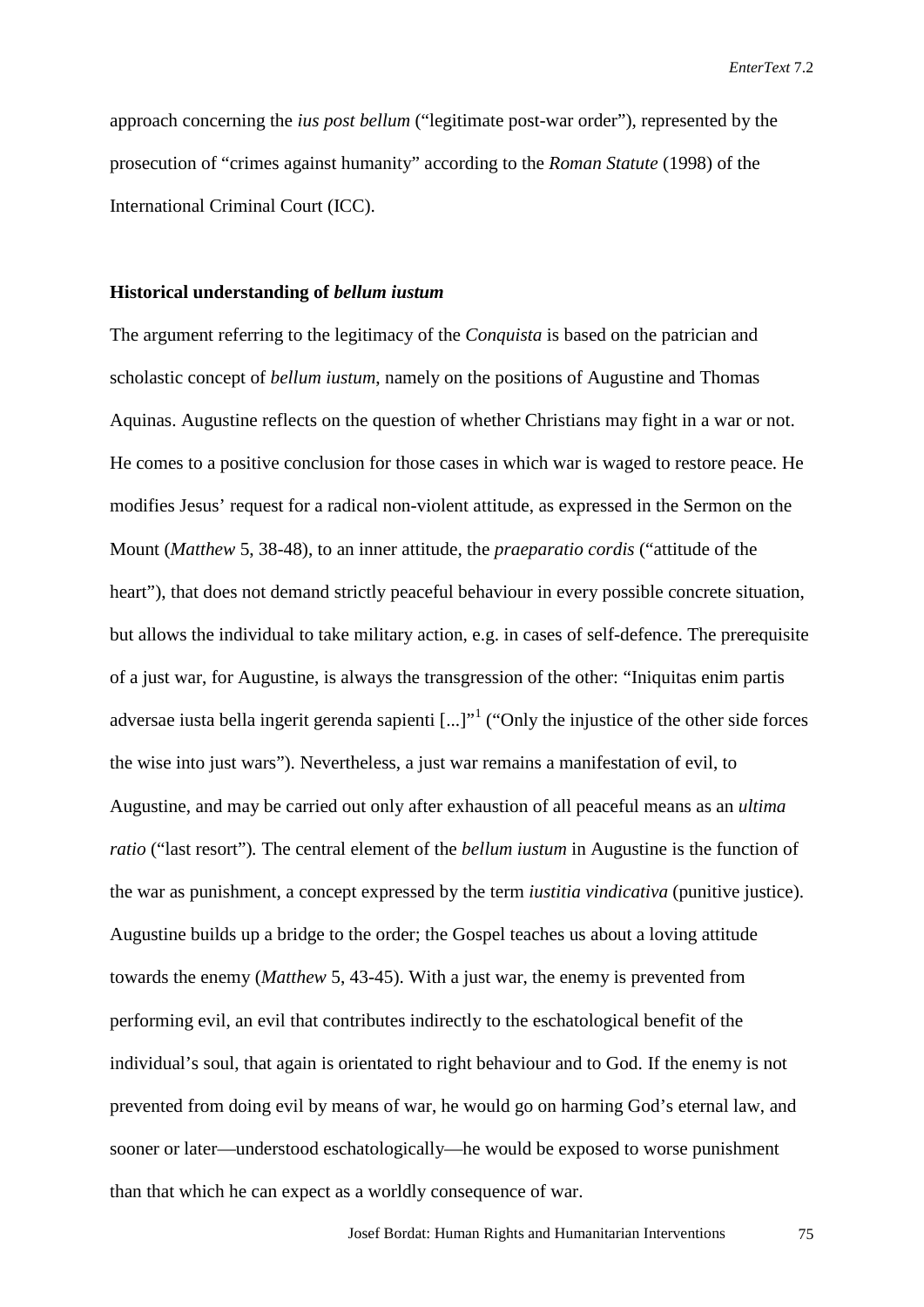In Augustine the *recta intentio* (right intention) sets its limit to the way of warfare. According to Augustine only such means are permitted as contribute to fast and direct victory and the refinement of the sinner, and not those that are meant only to carry out revenge, to promote greed, or to show cruelty, because revenge, greed and cruelty do not lead to peace but to irreconcilability. The exclusive authority to carry out a just war and to decide on the means always lies with the state (*auctoritas belli*).

Thomas Aquinas asks whether waging war is always a sin. Setting three conditions, he answers his question in the negative: there must be an authorisation by the monarch (*auctoritas principis*), a just reason (*causa iusta*), and a right intention (*recta intentio*), simultaneously, for a war to qualify as just, a *bellum iustum*. [2](#page-15-0) In addition to the three terms of the scholastic *ius ad bellum* (the right to wage war) Aquinas mentions the *debitus modus* (proportional means) that became the principle of *ius in bello* (the right manner of conducting war).

On the foundation laid by Augustine and Thomas Aquinas the question that emerges is whether the *Conquista* is a *bellum iustum* or not. The controversy arises between the *colonists* around Sepúlveda, whose arguments supported the *Conquista,* and the *Indian-defenders* around Las Casas, who demanded a missionary colonisation by peaceful means only.

The Indian-defenders were supported by Francisco de Vitoria, who also refused to accept any right to make use of violence to promote the Christian mission. Vitoria argued that the Amerindians were lawful owners of their belongings, in both a physical and a political sense, and that this property should not be stolen by the Spanish. By his logic, military action as an *ultima ratio* is acceptable only in cases of self-defence against possible Indian aggression and for the protection of the missionaries.

The dispute between Sepúlveda and Las Casas which took place in the *Junta de Valladolid* (1552), a committee of theologians and jurists, ended without any result, for the reported positions were too controversial for the participants to arrive at a final consensus.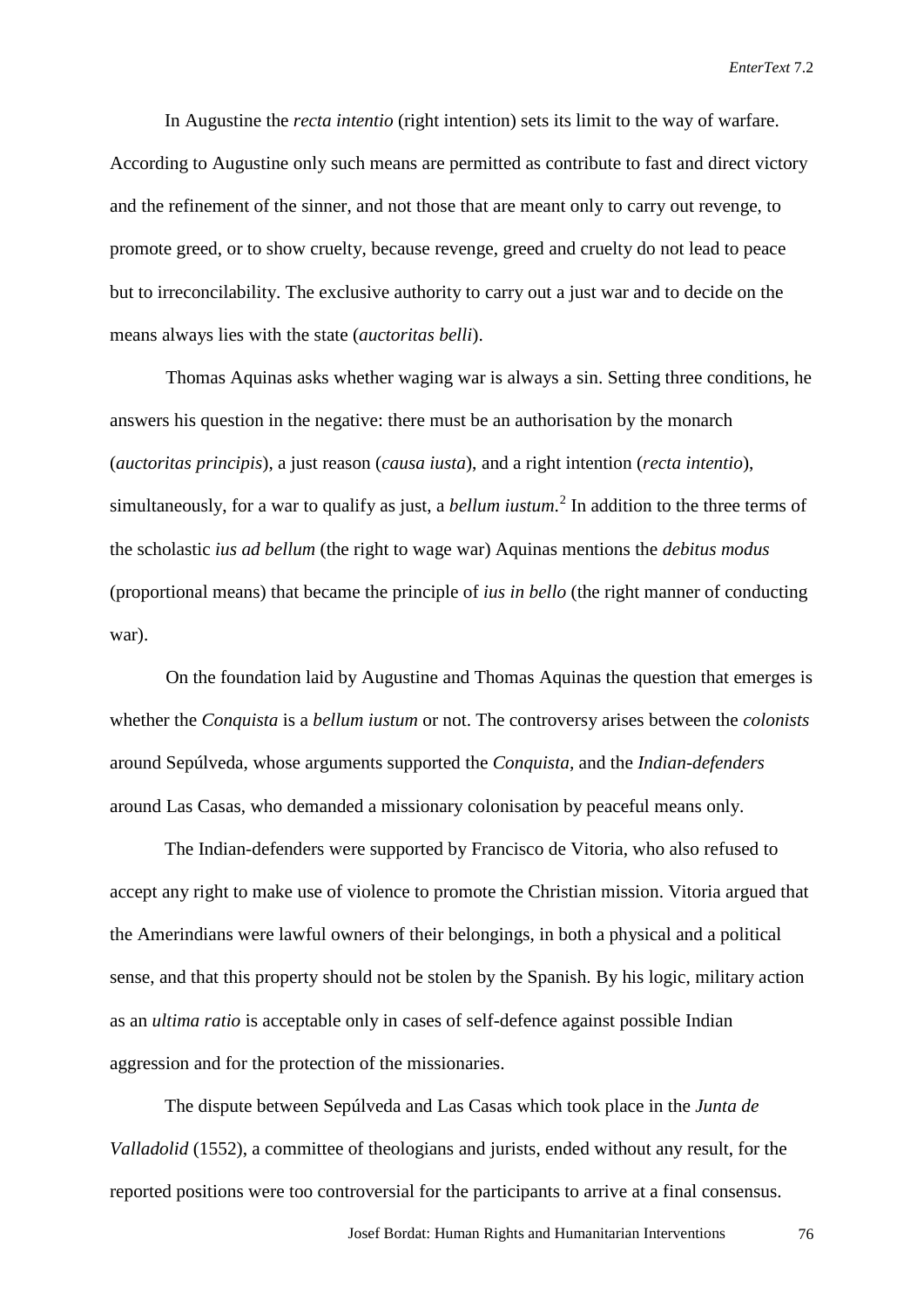With regard to the question of who has the right to decide whether and how a war should be carried out, however, Sepúlveda and Las Casas broadly agreed: the monarch alone had the right to wage a war as *auctoritas legitima* ("legitimate authority"). Sepúlveda, in particular, included the pope as the highest dignitary of the church in his concept of *auctoritas legitima*, because, in the case of the *Conquista,* Pope Alexander VI made use of this privilege by allocating to the Spanish crown the prerogative to subject the Amerindians for missionary reasons.

No common position could, however, be ratified on the question of the *Conquista*'s *causae iustae*. According to the tradition Sepúlveda held, there are three *causae iustae* for a just war: first, *defence* against an unjust attack; second, *recovery* of unjustly stolen goods; and third, *punishment* of an unexpiated crime. The classification of the *attack* as *unjust* is important for the *just defence*. In the case of *recovery*, Sepúlveda refers to the book of *Genesis*, which describes how Abram waged war against Chedorlaomer, king of Elam, to bring back his nephew, Lot, whom Chedorlaomer had captured, and his possessions (*Genesis* 14). Using this example, Sepúlveda considers the right to *recover* stolen property, and also discusses the rehabilitation of allies. To Sepúlveda, the *punishment* finally is justified for reasons of deterrence.

Because, in the case of the *Conquista*, his three traditional *causae iustae* ("just reasons") were not applicable, Sepúlveda attempts to enumerate additional rationales: first, the *natural inferiority* of the Indians; second, the committed *sins against nature*; third, the *protection of innocents* from sacrifice and cannibalism; and fourth, a *faster and more secure distribution* of the Christian faith.

In connection with humanitarian intervention, the *protection of innocents* is significant. A duty to assist the suffering in an emergency situation arises from natural law, to which any brutal rites and practices run contrary. Thus, intervention involves not only punishment of the offenders but also protection of the (potential) victims. Sepúlveda enlarges

Josef Bordat: Human Rights and Humanitarian Interventions 77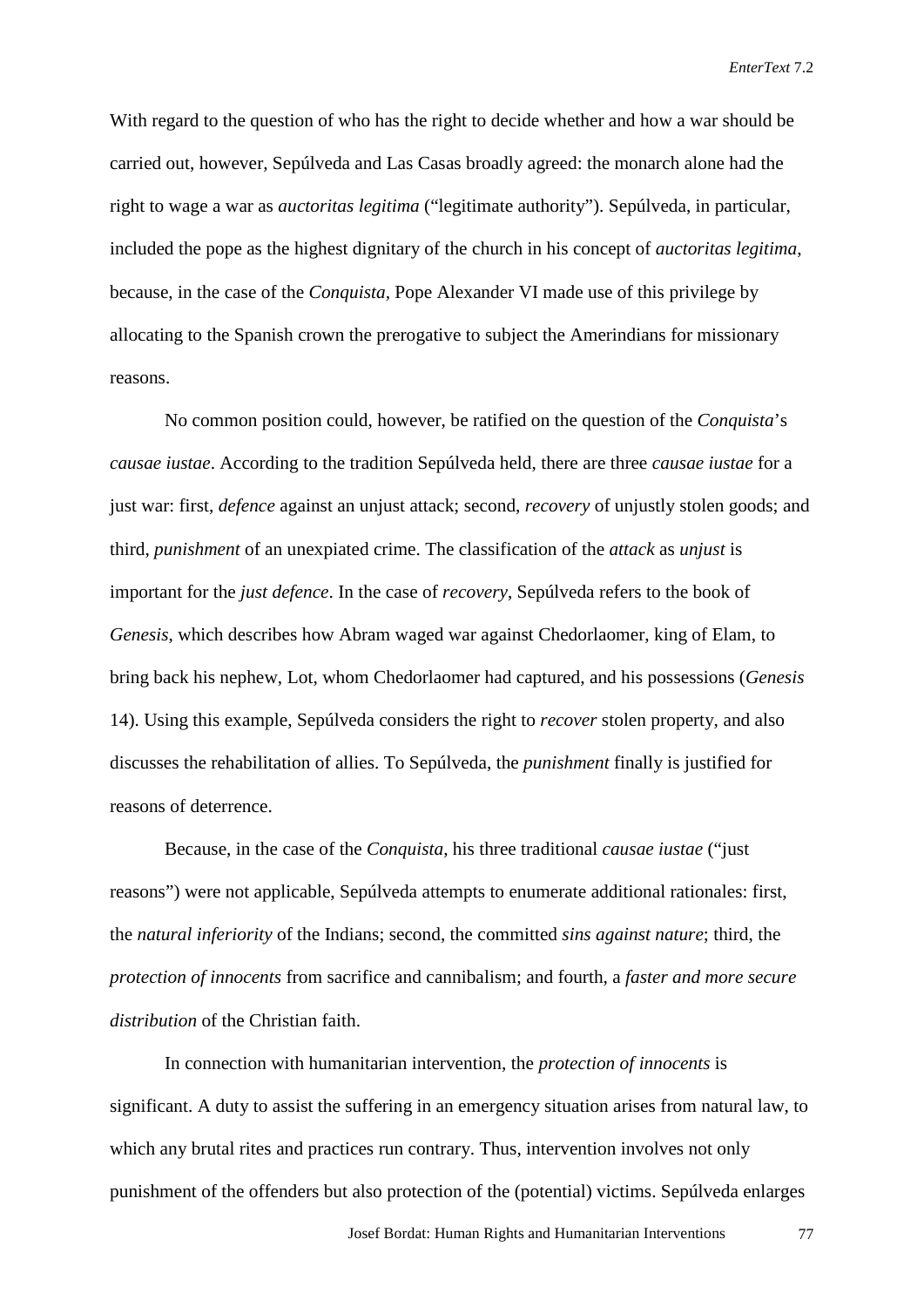the Augustinian *iustitia vindicativa* to an instrument of argument that also justifies the preemptive war that prevents the law-breaker's "ability to do wrong."[3](#page-15-1) Sepúlveda argues both ethically, with the *societas* (community) of mankind, and theologically, by reference to the book of *Proverbs* ("Rescue those who are being taken away to death; hold back those who are stumbling to the slaughter," *Proverbs* 24, 11) and to the Parable of the Good Samaritan (*Luke* 10, 30-37).

Las Casas, who does not regard the war merely as an academic problem but brings into the discussion his personal experience, recognises war as "the worst thing on earth;"[4](#page-15-2) therefore a Christian is called to keep the peace as far as possible, according to the Epistle of Paul to the Romans: "If possible, so far as it depends upon you, live peaceably with all" (*Romans* 12, 18). He describes very impressively the consequences of war, and reminds the decision-makers in Spain, who lived far away from the cruelties, of all the atrocities, bloodbaths, devastation and destruction, revenge and retribution that affect everyone, soldiers and civilians, men, women and children, the poor and the rich.

But the *Conquista* is not only cruel but primarily unjust. Las Casas rejects Sepúlveda's *causae iustae* of *natural inferiority*, the committed *sins against nature,* and the *faster and more secure distribution* of the Christian religion. The only *causa iusta* acceptable to him is the *protection of the innocent*: the liberation of suffering innocents indeed is a possible just cause for a war. In this context he judges the practice of religious sacrifice as a mistake, not as a crime, and suggests a strategy of liberation without punishment. He later rejects the application of this *causa iusta* to the war against *all* Amerindians,<sup>[5](#page-15-3)</sup> as Sepúlveda proposes, because only a few tribes practised religious sacrifice or cannibalism. A war against all Indians contravenes just reason, for in such a war the *potential* victims of religious rites to be saved become *actual* war victims. Las Casas consequently regards the *Conquista* as disproportionate and indiscriminate, i.e., unjust in terms of *ius in bello,* even though it might be considered as a possibility to protect and liberate innocent victims.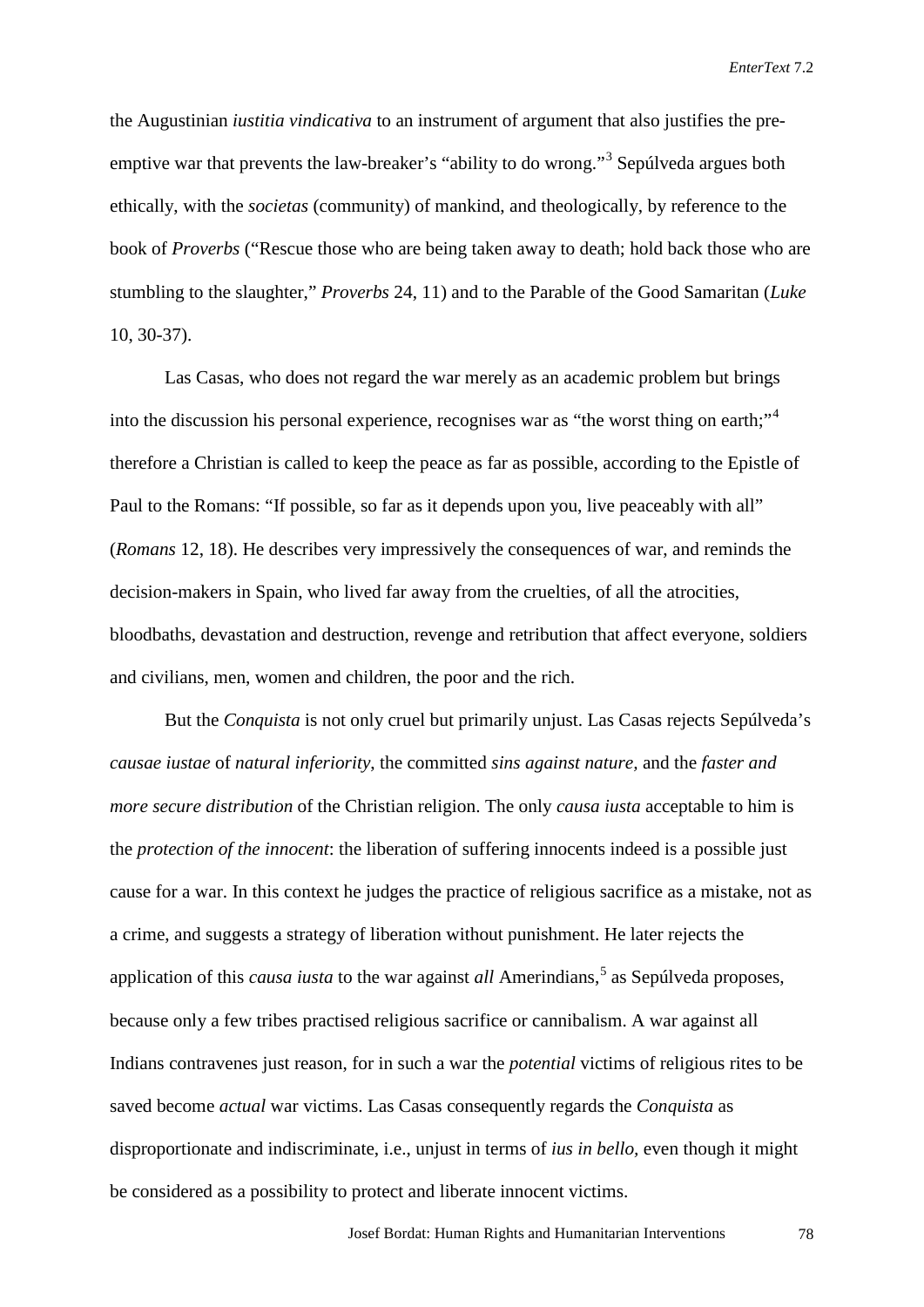Sepúlveda, too, is concerned about justice not only in relation to the *ius ad bellum* but also in relation to the *ius in bello*. The *debitus modus* ("proportional means") of the just war, to Sepúlveda, lies in moderation, regarding the means being used. With Augustine, he condemns the possible excesses of war in cruel acts of revenge. Instead, he brings to mind the necessity of keeping the means in correspondence with the principles of discrimination between military targets and civil installations, and of the proportionality of means, including the victor's behaviour towards the enemy after completion of the war. Transferred to the *Conquista*, this concern leads to the conclusion that the number of expected victims during the humanitarian intervention should be smaller than the number of potential victims of religious practices. According to Sepúlveda, the annual number of victims of religious practices approaches 20,000 human beings. Because of that high number, the bloodiest *Conquista* still seems justified to him. That figure is rejected by Las Casas, who, in general terms, follows Sepúlveda in his opinion that the number of war victims must be lower than the number of potential victims of religious rites. However, Las Casas comes to a completely different number in the case of the Amerindians: he talks of "less than 50" victims every year.<sup>[6](#page-15-4)</sup> For Las Casas, the *Conquista* in this respect cannot be a *bellum iustum*, and resistance to the cruel war of conquest, disguised as resistance to cruelty, becomes a duty.

Now I want to transfer these ideas about the *bellum iustum* topic into the situation today, in which we talk about "humanitarian interventions" for "protection" and "liberation" in the context of the so-called "war on terror." On the historical background, especially on the position of Las Casas, I want to discuss and evaluate the argument of the study *The Responsibility To Protect,* from the International Commission on Intervention and State Sovereignty (ICISS), published by the International Development Research Centre (IDRC).<sup>[7](#page-15-5)</sup> The report formulates principles and measurements for a strategy of just intervention as resistance against the harming of human rights.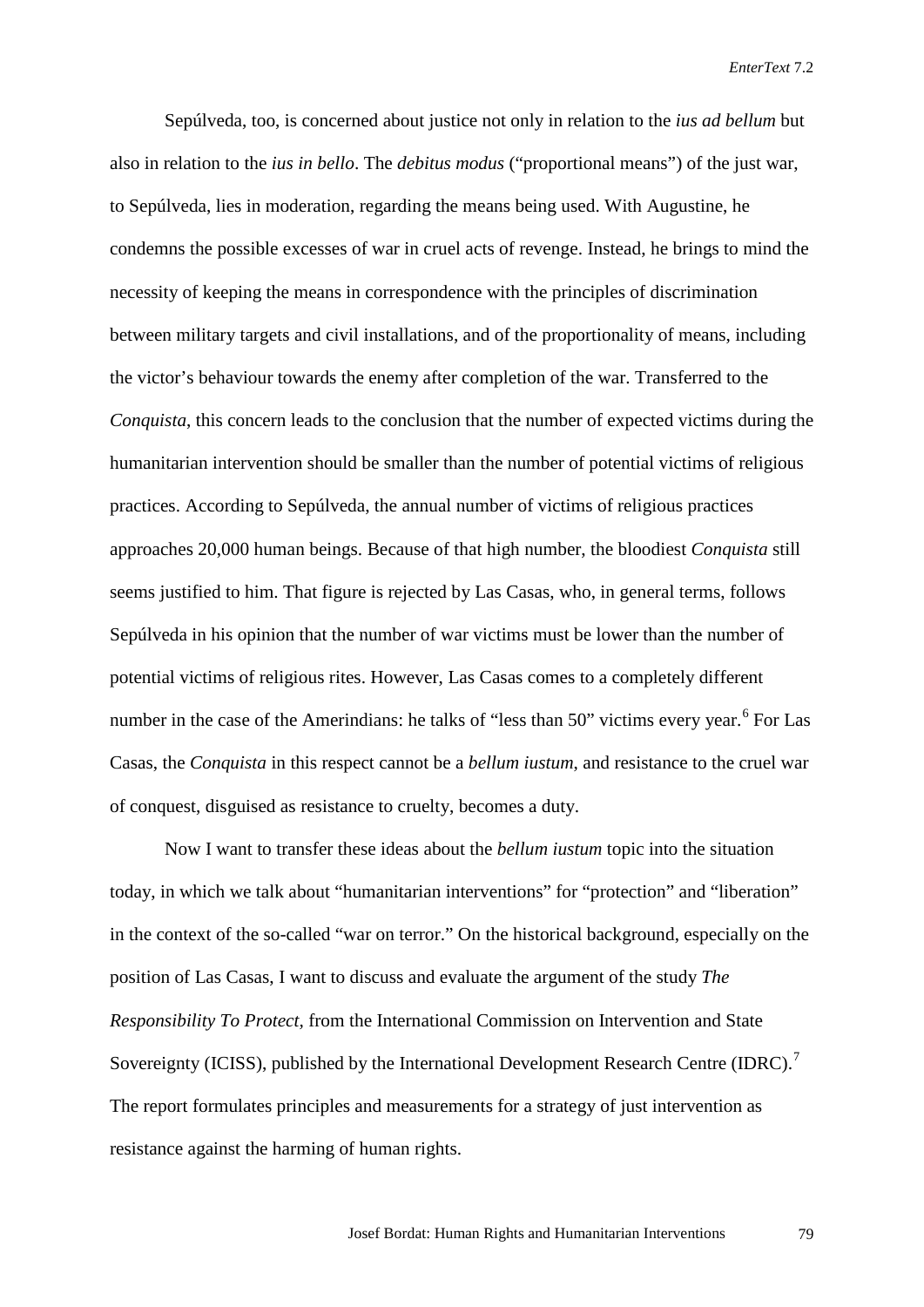#### **An actual understanding of** *just war*

The report of the ICISS was published in December 2001, immediately after the terrorist attacks of 11 September 2001 aimed at New York and Washington, D.C. But the main part of the work was already done prior to the terrorist attacks, as the group had met initially in November 2000. Thus, the commission, led by its co-chairs Gareth Evans and Mohamed Sahnoun, dealt not only with the "war on terror" but with the question of humanitarian intervention generally, against a background of experiences in the Rwanda genocide (1994), and in the Kosovo war (1999). The terrorist attacks, however, certainly influenced the commission members deeply, a fact demonstrated early in the report by the following statement: "This report is about the so-called 'right of humanitarian intervention:' the question of when, if ever, it is appropriate for states to take coercive—and in particular military—action, against another state for the purpose of protecting people at risk in that other state. At least until the horrifying events of 11 September 2001 brought to center stage the international response to terrorism, the issue of intervention for human protection purposes has been seen as one of the most controversial and difficult of all international relations questions."<sup>[8](#page-15-6)</sup> Then follows the historical motivation and the practical definition of the topic and the aim: "With the end of the Cold War, it became a live issue as never before. Many calls for intervention have been made over the last decade—some of them answered and some of them ignored. But there continues to be disagreement as to whether, if there is a right of intervention, how and when it should be exercised, and under whose authority."[9](#page-15-7) Thus, the questions raised by the report are the following: *When are military interventions permitted, and if they are carried out, how and under whose leadership?* With these questions the commission puts itself into the tradition of the *bellum iustum* topos by addressing, first, the *ius ad bellum* and, second, the *ius in bello*.

The result reveals many of these concerns and illustrates what Las Casas has written about this topic. The *protection of innocents*—to Las Casas the only reason for a humanitarian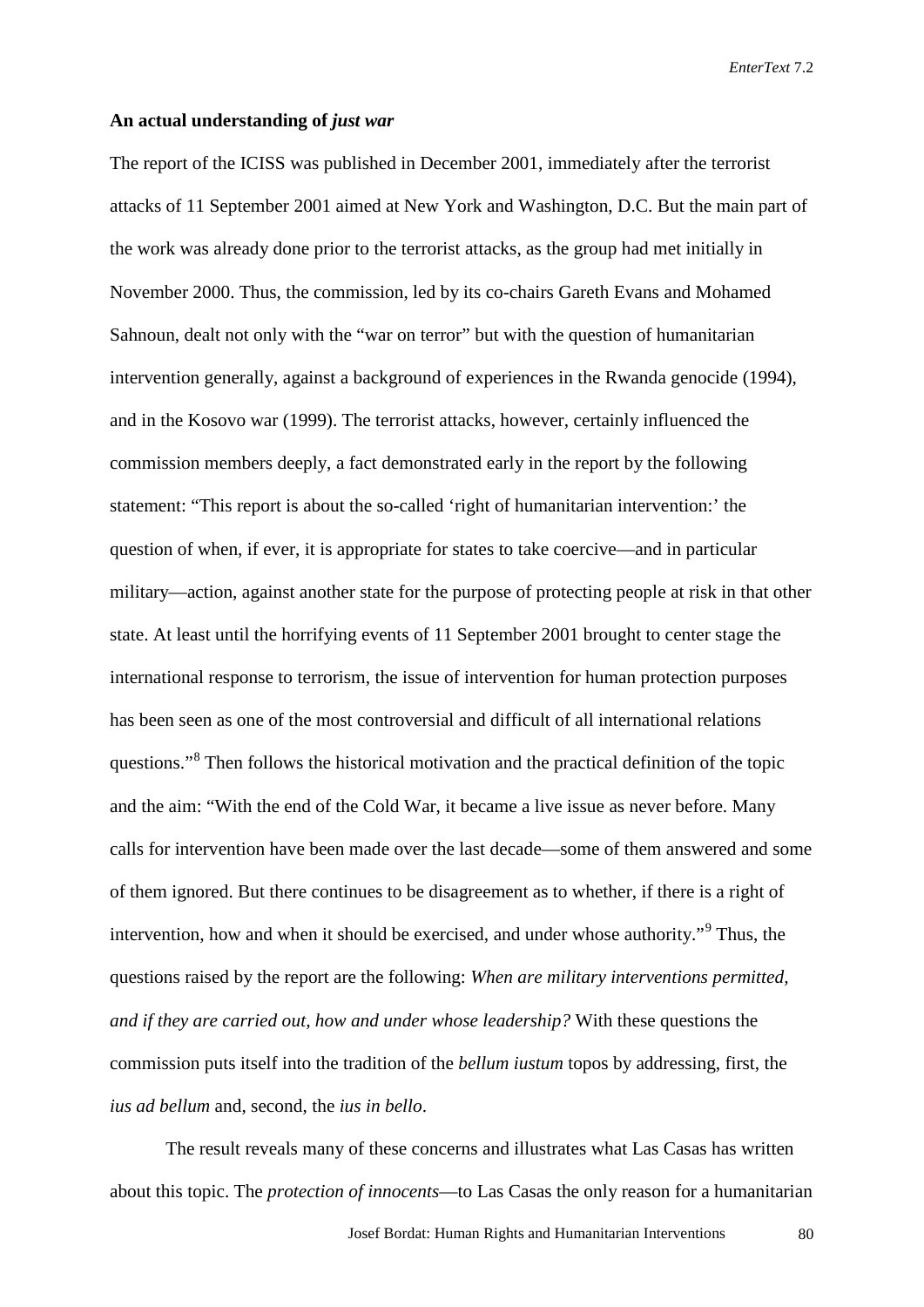intervention—becomes the "primary purpose" in the commission report. By analogy with the historical *recta intentio* the report summarises the "right intention" according to the following basic principle: "The primary purpose of the intervention, whatever other motives intervening states may have, must be to halt or avert human suffering. Right intention is better assured with multilateral operations, clearly supported by regional opinion and the victims concerned." $^{10}$  $^{10}$  $^{10}$ 

Only in the case of "serious and irreparable harm occurring to human beings, or imminently likely to occur" with "large scale loss of life, actual or apprehended, with genocidal intent or not," is military intervention justified.<sup>[11](#page-15-9)</sup> This definition means that preemptive military action is not justified without evident proof of forthcoming harm to human rights. But pre-emptive military action is exactly what Sepúlveda had suggested, and is currently a firm part of the US *National Security Strategy* (NSS) of 2002: "[T]he United States will, if necessary, act pre-emptively."[12](#page-15-10) The world was forced to observe what "necessary" in this context meant when, in March 2003, the USA and such European allies as Great Britain, Spain, and Poland, attacked Iraq to ensure that Saddam Hussein would be unable to make use of his reputed weapons of mass destruction, or to take away from him—in Sepúlveda's words—"the ability to do wrong."[13](#page-15-11) But, at the same time, Sepúlveda would have criticised the decision to wage war against Iraq because of a lack of evidence of the presence of weapons of mass destruction, which, as we now know, simply did not really exist. Sepúlveda points out the following: "Princeps qui dubia causa bellum infert in magno peccato est"<sup>[14](#page-15-12)</sup> ("A monarch, who starts a war because of a doubtful reason, commits a serious sin").

But if there is evidence that harm of human beings is likely to occur or is occurring, the "just cause" determines a duty to act, if the state concerned is unable (as in the case of a "failed state") or unwilling (as in the case of a "rogue state") to do so. Military action has to be carried out even despite reservations aroused by the United Nations Charter's principles of sovereignty (Art. 2, 1), non-violence (Art. 2, 4), and non-intervention (Art. 2, 7): "The

Josef Bordat: Human Rights and Humanitarian Interventions 81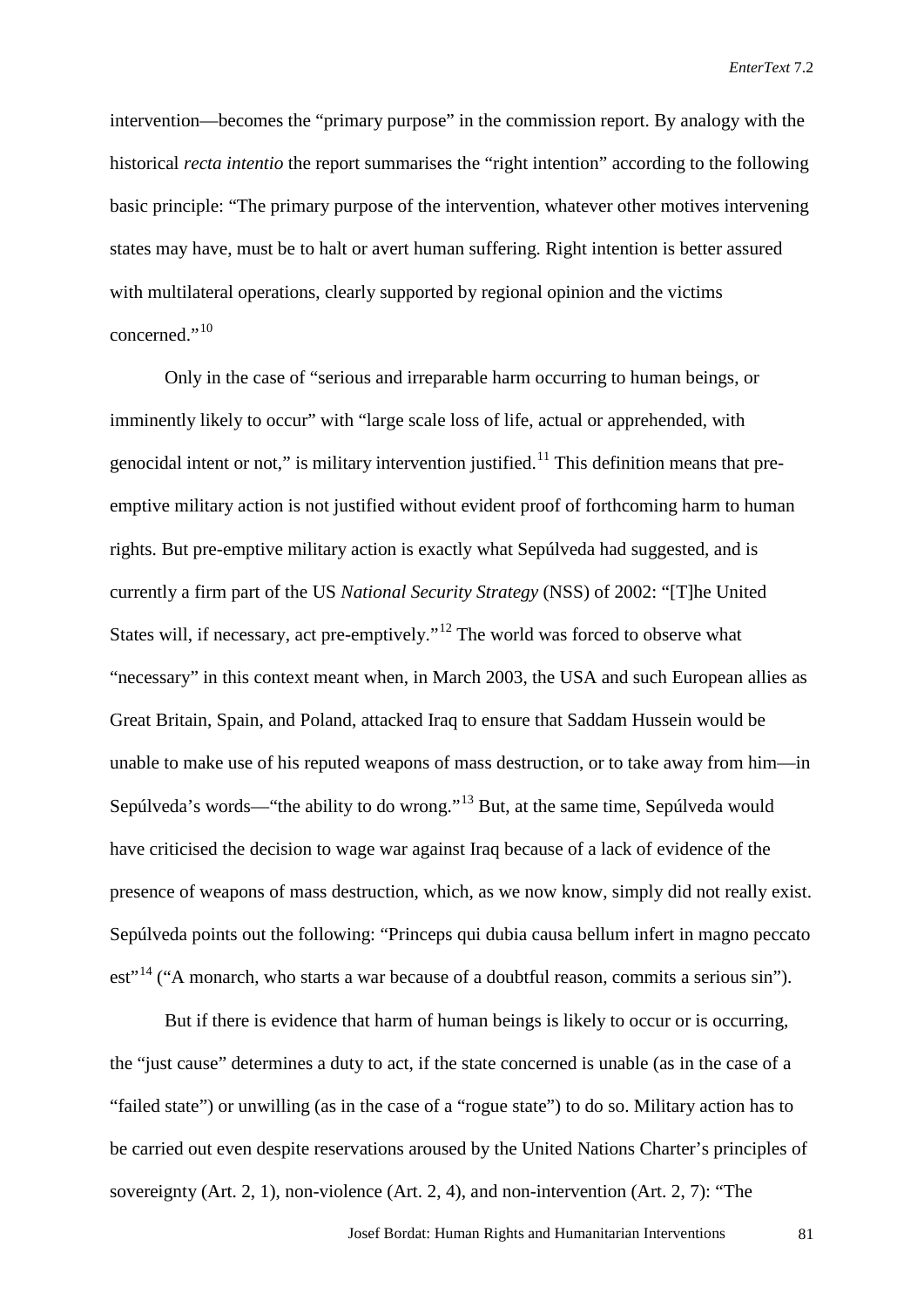principle of non-intervention yields to the international responsibility to protect."<sup>[15](#page-15-13)</sup> Thus, humanitarian intervention in such cases is not only a *possibility* to be taken into consideration, but a *responsibility* from which a *duty* follows, given that the international community is willing to take its role in the globalised world seriously.

One point is not yet settled: who can lead the international community in its effort to fulfil the duty described? The answer is quite clear: only the United Nations can play the part of the *legitima potestas* ("legitimate authority") today: "The UN, whatever arguments may persist about the meaning and scope of various Charter provisions, is unquestionably the principal institution for building, consolidating and using the authority of the international community."[16](#page-15-14) In other words, "There is no better or more appropriate body than the United Nations Security Council to authorize military intervention for human protection purposes."<sup>[17](#page-15-15)</sup>

Even under a mandate of the UN Security Council, humanitarian interventions may be tackled only as *ultima ratio* (a "last resort"): "Military intervention can only be justified when every non-military option for the prevention or peaceful resolution of the crisis has been explored, with reasonable grounds for believing lesser measures would not have succeeded." $^{18}$  $^{18}$  $^{18}$ 

Also, the *ius in bello* has to be respected. Non-observance of the *debitus modus* during a military intervention would run contrary to its just reasons. If the military intervention causes cruelties worse than those that made the war necessary to begin with, the intervention cannot be called a right solution, as Las Casas showed with reference to the *Conquista*. Like him the ICISS insists on proportionality, namely on "proportional means" ("The scale, duration and intensity of the planned military intervention should be the minimum necessary to secure the defined human protection objective"<sup>19</sup>) and "reasonable prospects" ("There must be a reasonable chance of success in halting or averting the suffering which has justified the intervention, with the consequences of action not likely to be worse than the consequences of inaction". $20$ ).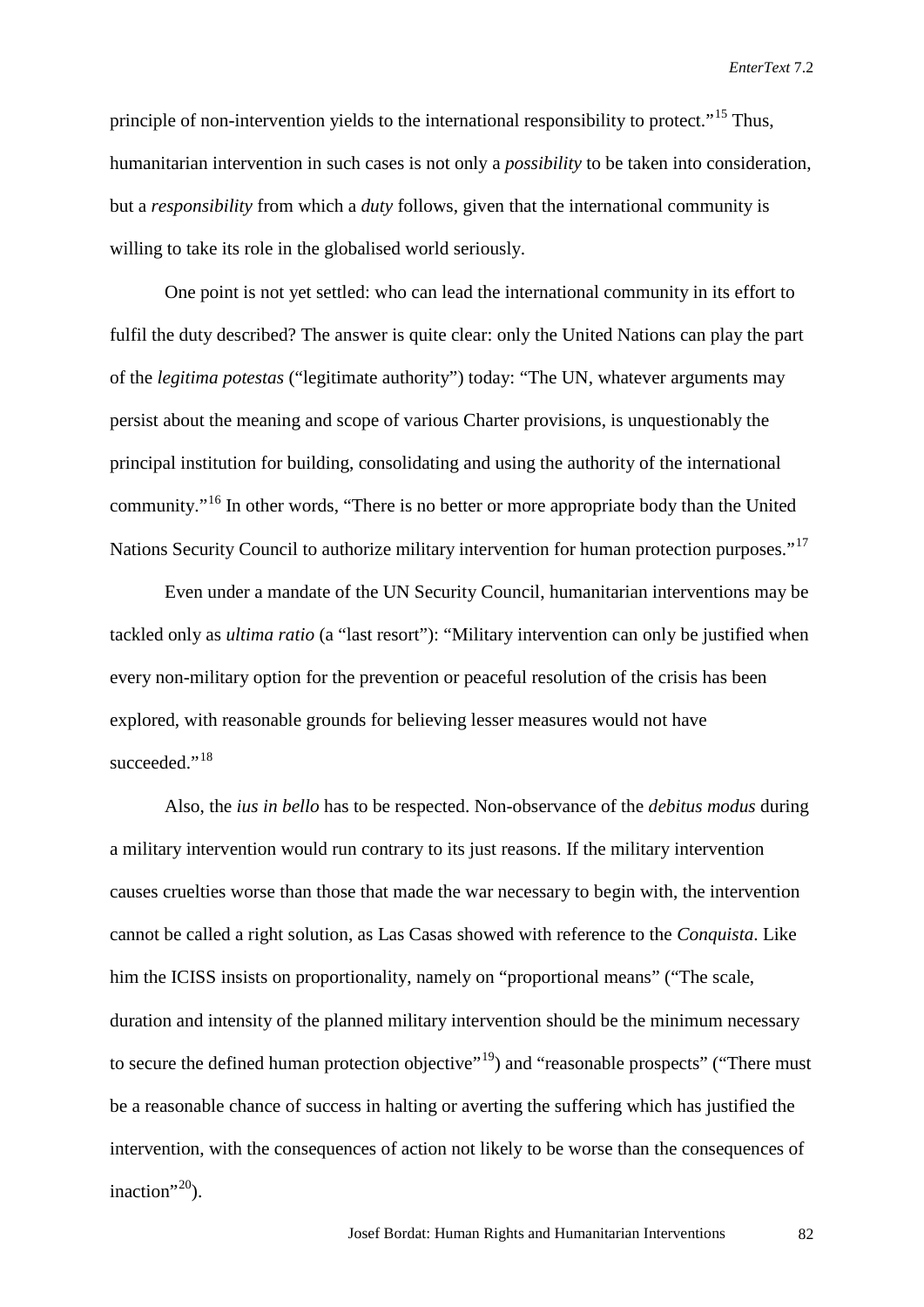The decision as to whether proportionality and discrimination are ensured or not, should be made with the advice of such Non Governmental Organisations (NGOs) as are directly involved, just as Las Casas was personally involved with the *Conquista*. The NGOs have the empirical data and the experience that the decision-makers of the Security Council do not have in every case. Their judgement has to be taken into consideration—and taken into consideration seriously—to avoid difficulties such as those that occurred during the operation "Restore Hope" in Somalia (1992). In this respect the ICISS is consistent when it demands the "maximum possible coordination with humanitarian organizations."<sup>[21](#page-15-19)</sup>

According to the ICISS, the responsibility of the world community is, however, not only reactive, carried out by military means ("responsibility to react"), but also extends to political and economic prevention ("responsibility to prevent") and post-war reconstruction ("responsibility to rebuild"), a quite decisive expansion of the concept of intervention, corresponding to the Christian ethics of Las Casas, that strives to build the trust and understanding that ensures a durable peace.

The *responsibility to prevent* means "to address both the root causes and direct causes of internal conflict and other man-made crises putting populations at risk.<sup>"[22](#page-15-20)</sup> The ICISS leaves no doubt concerning the importance of that task: "Prevention is the single most important dimension of the responsibility to protect: prevention options should always be exhausted before intervention is contemplated, and more commitment and resources must be devoted to it." $^{23}$  $^{23}$  $^{23}$ 

The armistice obtained after a military intervention that in some cases becomes necessary, despite all civil prevention, is not yet a stable peace. The mission is not completed when violence ceases under the pressure of military superiority. It consists in the reconstruction not only of the infrastructure but also of the citizens' broken confidence in government and the authorities. As a result, the duty to intervene covers the *responsibility to rebuild*, that is defined by the commission as the duty "to provide, particularly after a military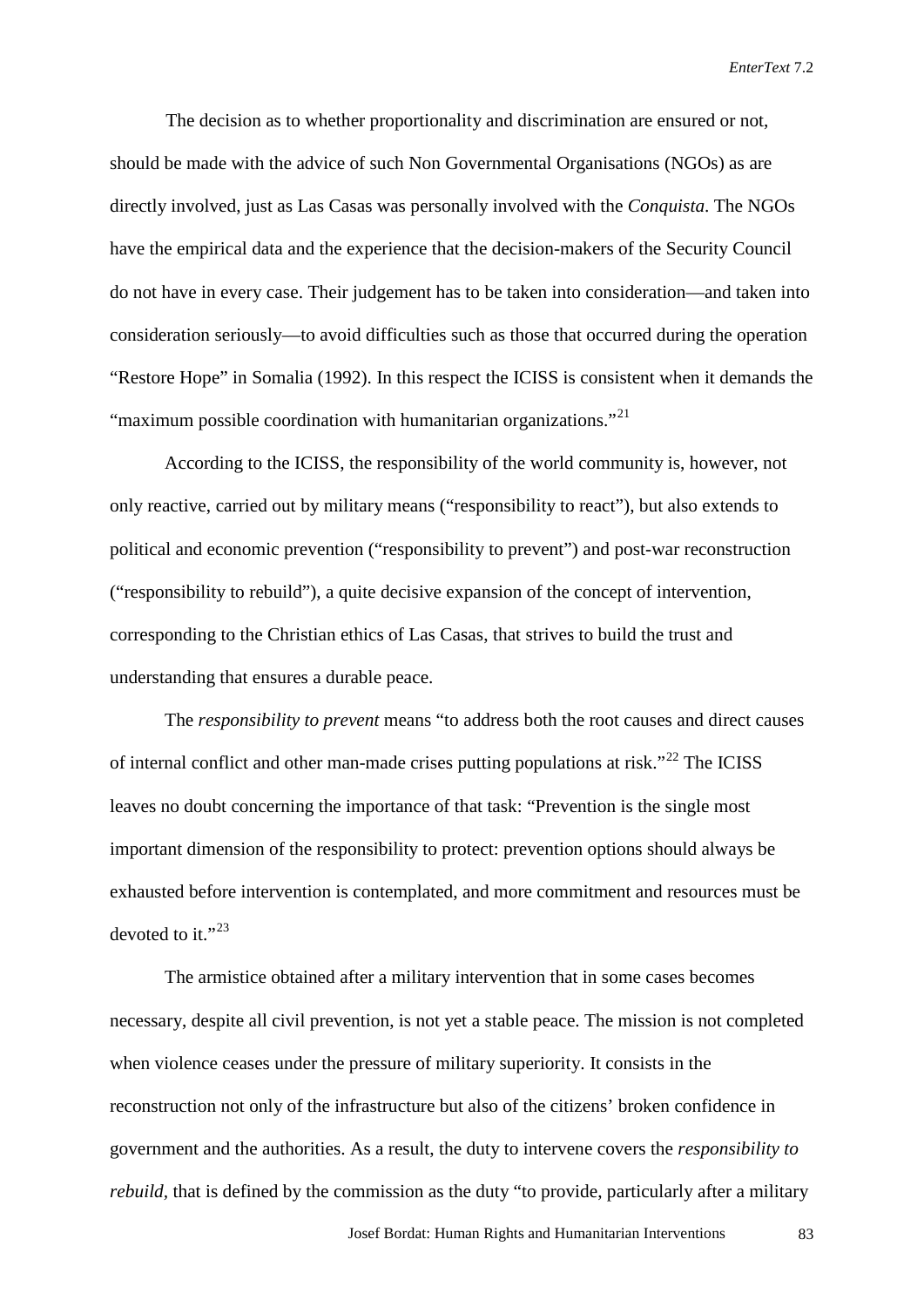intervention, full assistance with recovery, reconstruction and reconciliation, addressing the causes of the harm the intervention was designed to halt or avert."<sup>[24](#page-15-22)</sup>

Morally, the decision for a humanitarian intervention still remains extremely difficult. Even more important for consideration are clear principles of what has to be considered as "just" and what must be judged as "unjust" in relation to contemporary *ius ad bellum* and *ius in bello* (humanitarian) interventions. Ultimately, it is necessary to strike a balance between, on the one hand, the paradox of a "global war for peace" without any clear perspective, and on the other hand, the certainty that criminal regimes, dictatorships, and terrorist groups will employ cruelty to violate human rights, under the protection of the principle of nonintervention—fixed in the UN Charter.

To save the world from falling into the barbarism of both extremes, the civilised world community must grow together. The United Nations must become, in reality, strong enough to play the role of a contemporary *auctoritas principis*. The announced reform, therefore, has to improve the organisational conditions, especially by an enlargement of the Security Council and a concerted initiative for an advanced juridical procedure, that in future cases will structure and rule the debate about the decision for or against a humanitarian intervention.

The sovereignty of states has to be reconsidered, and reduced to the aspect of *responsibility.* In case of failure, sovereignty must not be an obstacle to *multilateral* action mandated by the United Nations as the subordinating power, that better sooner than later is able to carry out a "world domestic policy" in the name of humanity. This is the price to be paid for the real chance, if not of keeping "eternal peace," at least of putting an end to "unjust wars."

### **A new additional approach:** *ius post bellum*

What is missing from both the historical and the current approach to the "just war" topic is a proper *ius post bellum*, that not only tries to create a framework for the rebuilding of political,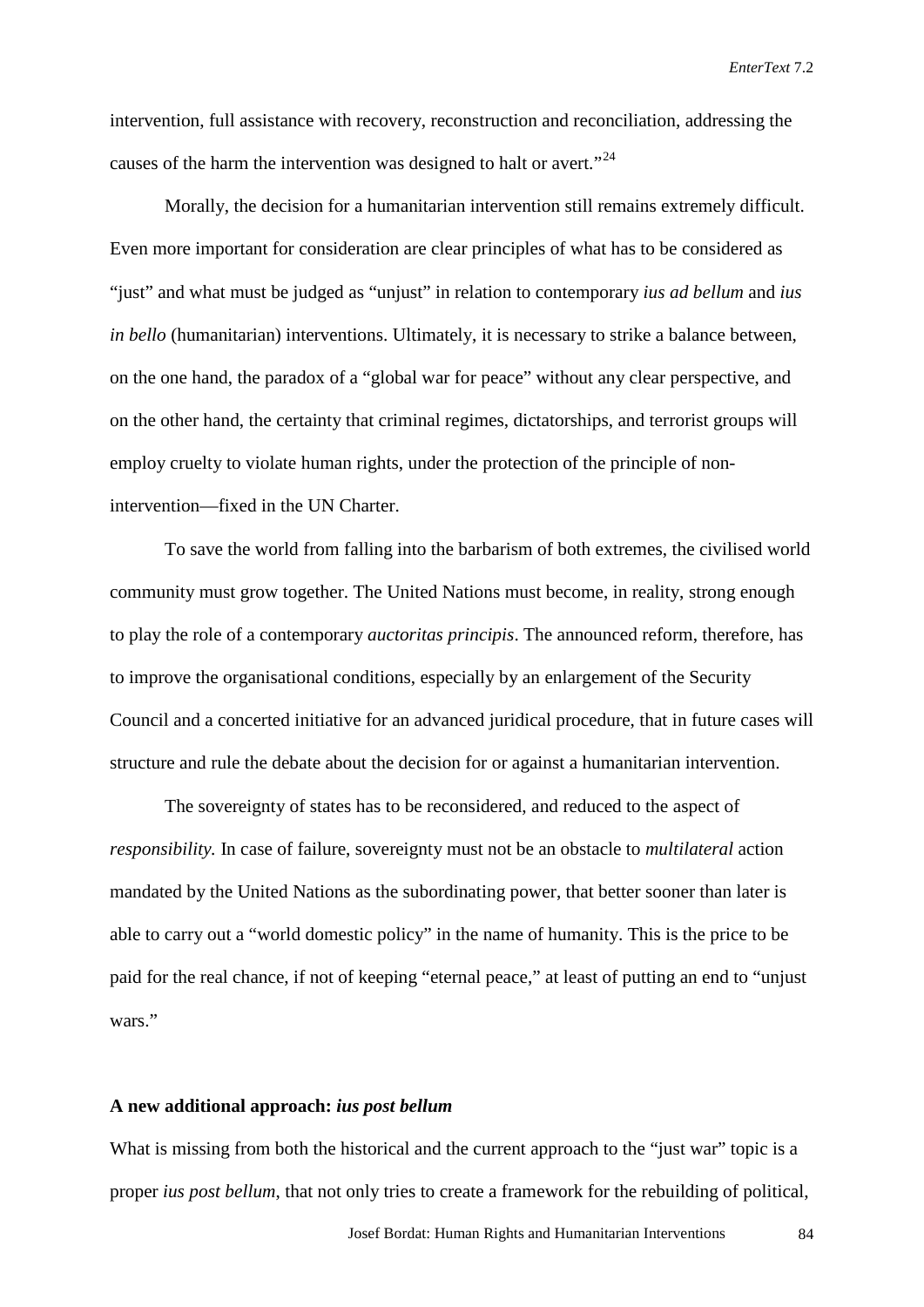social and economic institutions, but tries to do justice to the victims, in order to make possible a new start in a more peaceful society. So it is imperative, in this regard, that harm to human rights, once met by military intervention, has to be prosecuted world-wide and to be subject to legal punishment.

This thought finds its expression in the current venture of the International Criminal Court (ICC). The *Roman Statute* (1998) of the ICC closes an obvious gap between the morality of human rights and the legality of war crimes. With this statute of the ICC, violations of human rights can always and everywhere be punished in periods of "war" *and* "peace," for the ICC is constituted as a permanent court. Its current manifestations include the International Criminal Tribunal for the former Yugoslavia (constituted 1993), and sister tribunals for Rwanda (1994) and Sierra Leone (2001), which are *ad hoc* courts, like the historical example, the Nuremberg criminal tribunal, but with this permanent institution for justice and peace, the ICC, a long-cherished wish is fulfilled.

The ICC statute includes regulations in 13 chapters and 128 articles, dealing with the crime of genocide, crimes against humanity, and war crimes. For these crimes the statute contains almost seventy individual definitions of criminal offences. The definition of genocide corresponds to the regulations in article 2 of the *Genocide Convention* (1948). The crime of genocide, just like crimes against humanity, can also be pursued by the international community if it was committed outside an armed conflict. War crimes are included, too, if they are committed in intra-state conflicts, which means that the problem of "new war" is taken into consideration. So, for the first time in history, a legal approach to international public law covers all possible manners of violating elementary human rights as crimes, and lists them precisely with several facts of criminal offences.

However, the ICC statute does not contain any specific punishment connected to each criminal offence. The court can impose the following punishments on a person who has been convicted of a crime mentioned in the statute: a prison sentence up to a maximum duration of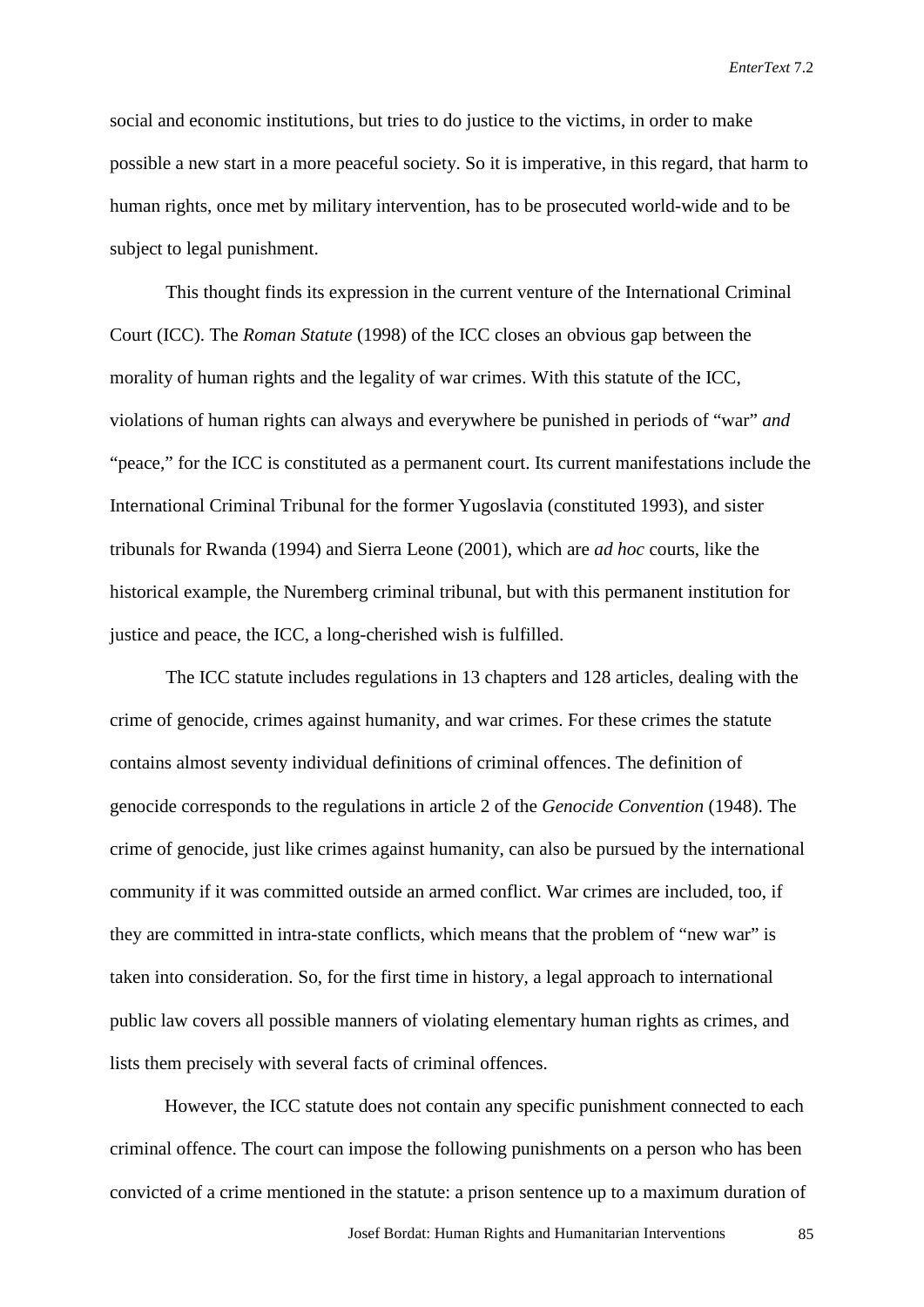thirty years, a life sentence, a fine, and the confiscation of earnings and property. Furthermore the criminal responsibility of individual persons is an important point of the statute—in this context it is significant that there are no exceptions for active office- or mandate-holders, such as members of government or parliament (art. 27, 2 of the Roman Statute).

A clear signal goes out from Rome: in the twenty-first century, impunity for the worst violations of human rights must be brought to an end world-wide. No other development in international public law is focused so much on the protection of human rights by the guaranteed prosecution of "crimes against humanity." The ICC Statute, so far, is the latest institutional step of a basic transformation of modern international public law, from nonintervention to protection, and therefore matches exactly the aims of the ICISS. Hence it would be an important act, if the USA and other states like China, India and Israel ratified the Roman Statute of the ICC, and with that helped the court to get the power which is due to it as an efficient *ius post bellum*.

<span id="page-14-0"></span><sup>&</sup>lt;sup>1</sup> Augustine, *De Civitate Dei* (Bamberg: C. C. Buchner, 2001), l. XIX, c.7.<br><sup>2</sup> Thomas Aquinas, *Summa Theologica* (Rome: Marietti, 1962), II-II, q. 40, a.1.<br><sup>3</sup> Juan Ginés de Sepúlveda, *Democrates segundo o de las jus* Consejo Superior de Investigaciones Científicas, 1951), 19.<br><sup>4</sup> Bartolomé de Las Casas, "Apología".in *Obras completas* (Vol. 9), ed. Paulino Casteñeda Delgado (Madrid:

Alianza, 1988), 660.<br><sup>5</sup> The terminology for designating the aboriginal inhabitants of the Americas is a sensitive matter, and subject to different cultural norms in different times and places. To the Spanish of the time, they were the Indians. In Anglophone central American countries such as Guyana in our time, Amerindian is a conventional usage, and is therefore used here. They were and are, of course, many peoples, with their own names for the discrete cultural groups.

 $6$  Las Casas, 368.

 $7$  International Development Research Centre (IDRC) ed., The Responsibility to Protect. Report of the International Commission on Intervention and State Sovereignty (Ottawa: IDRC, 2001).

http://www.iciss.ca/report-en.asp <sup>8</sup> IDRC, VII.

 $\int_{10}^{9}$  Ibid.<br><sup>10</sup> IDRC, XII.

<sup>&</sup>lt;sup>11</sup> Ibid. <sup>12</sup> US Government, *The National Security Strategy of the United States of America*, 2002 http://www.whitehouse.gov/ncs/nss.html, ch. V, 15.<br><sup>13</sup> Sepúlveda, 19.

<sup>&</sup>lt;sup>14</sup> Ibid., 114.<br><sup>15</sup> IDRC, XI.<br><sup>16</sup> IDRC, 48. <sup>17</sup> IDRC, XII.